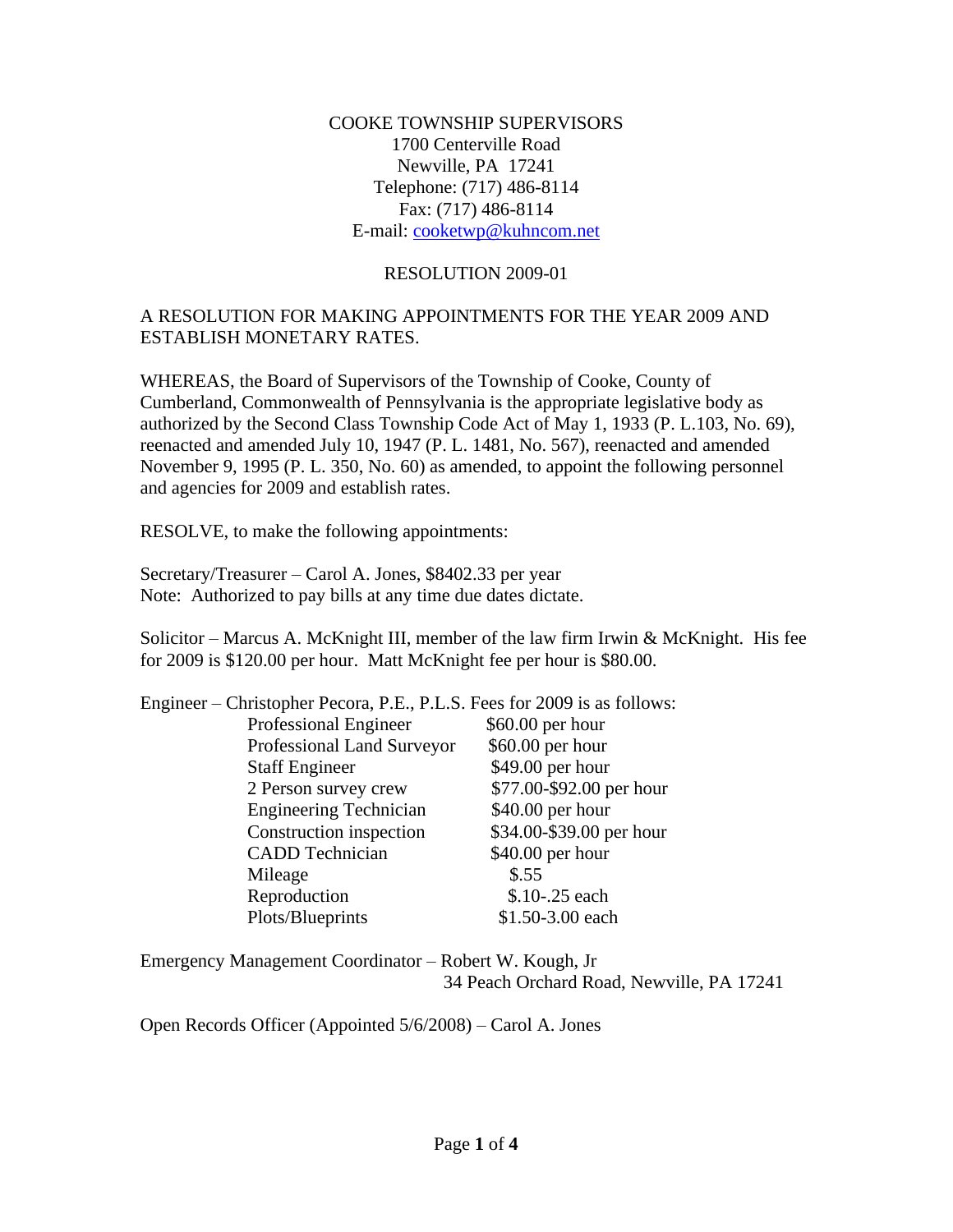SEO – Jonathan E. W. Reisinger, 218 East Yellow Breeches Road, Carlisle, PA 17015. Rates established under Resolution 2004-07.

| <b>Installation of New Sewage System</b> | \$425.00          |
|------------------------------------------|-------------------|
| Includes: Initial Application Fee        | $$80.00 + ($10)$  |
| <b>Percolation Test</b>                  | \$175.00          |
| Digging Perk Holes                       | \$50.00           |
| Review design/Issue Permit               | $$50.00 + ($5)$   |
| Final Inspection                         | $$50.00 + ($5)$   |
| <b>Sewage System Repair Fees</b>         |                   |
| Repair Permit                            | $$150.00 + ($5)$  |
| Septic Tank Repair or Replacement        | $$150.00 + ($5)$  |
| <b>Other Permit Fees</b>                 |                   |
| Permit Fee for holding tanks/privy       | $$150.00 + ($10)$ |
| Permit Fee for Cabin Inspection          | $$50.00 + ($5)$   |
| Permit Fee for Recycling, Incinerating,  |                   |
| & Composting Toilets                     | $$150.00 + ($10)$ |
| Consultation Fee (Hourly Rate)           | \$40.00           |

Alternate SEO – Larry Barrick, Jr., 160 Springfield Road, Shippensburg, PA 17257

Cooke Township Fire Chief – Robert W. Kough, Jr., Township to pay \$20.00 dues to Cumberland County Fire Chief Association.

Fire Protection – Penn Township Volunteer Fire Co & Citizen's Fire Co. of Mt. Holly Springs.

Bank Depository – Orrstown Bank, Stonehedge Plaza, Carlisle, PA 17013

Insurance – PIRMA, H.A. Thompson Co. 961 Pottstown Pike, Chester Springs, PA19425

Roadmaster – Gene Mentzer, \$14.50 per hour

Laborer/Equipment – Merle Sennett, \$13.50 per hour

Laborer/Equipment – Terry Mentzer \$13.50 per hour

Laborer – Edward Renard \$11.95

Overtime pay for Thanksgiving, Christmas Day and New Year's Day will be at 1½ times hourly rate.

Codes Enforcement Officer – Fred Leeds \$13.50 per hour and \$.55 per mile

New Hires for General Laborer - \$10.50 New Hires for General Laborer/Equipment - \$12.00 per hour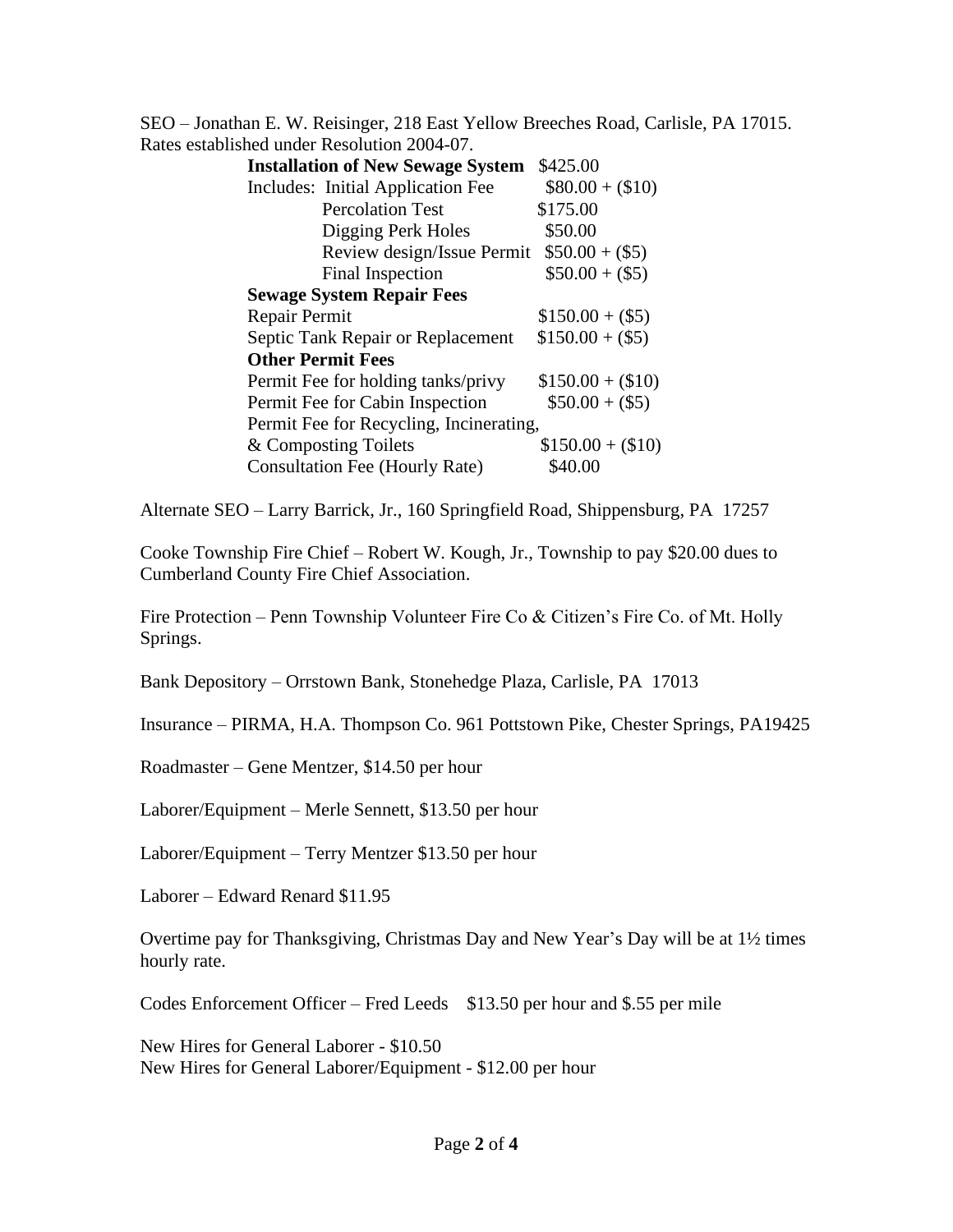## **Building Permit and Township Valuation Permit Resolution 2005-07**:

Twenty (\$20.00) dollars for small projects costing greater than Five Hundred (\$500.00) dollars, but less than One Thousand (\$1000.00) dollars.

Twenty-Five (\$25.00) dollars for projects costing One Thousand (\$1000.00) dollars and five (\$5.00) dollars per One Thousand (\$1000.00) dollars thereafter.

**Occupancy Permit**: Ten (\$10.00) dollars.

## **Review of Subdivision and Land Development Plans**

 Residential Plans: \$300.00 Commercial Plans: \$350.00 Plus Engineer, Sewage Enforcement Officer, Solicitor review fees, and Cumberland County Planning Commission review fees and tax parcel number assignment fees.

| Tax Collector's Service Fees                     |         |
|--------------------------------------------------|---------|
| Tax Certification (per year/per parcel)          | \$5.00  |
| Copy of tax bill (per bill)                      | \$1.00  |
| Non-sufficient Funds Checks Returned (per check) | \$20.00 |

Planning Commission Members are: Andre Weltman, Chairman, Bill Jones, Jean Jehu, Linda Smith, and Robert Minck

Supervisors Pay: Sangialosi \$150.00 per month, Batt \$150.00 per month, and Jones \$150.00 per month.

Working Supervisors: \$13.11 per hour as established on February 17, 2008 by the Township Auditors.

\$.55 per mile reimbursement for use of private vehicle on township business for township employees.

WCCOG Representatives: Primary: Sam Sangialosi Secondary: Bill Jones

## MUNICIPAL ADVISORY BOARD Representative: Bill Jones

PSATS Voting Delegate: NONE

Delegates to State PSATS Convention: Bill Jones, Sam Sangialosi, Diane Batt, and Carol A. Jones

RESOLVE – Establish the rate of \$25.00 per hour for the following: township grader, dump trucks, backhoe/loader & pick-up. Operator \$15.00 per hour. Rent only to other townships. No private use.